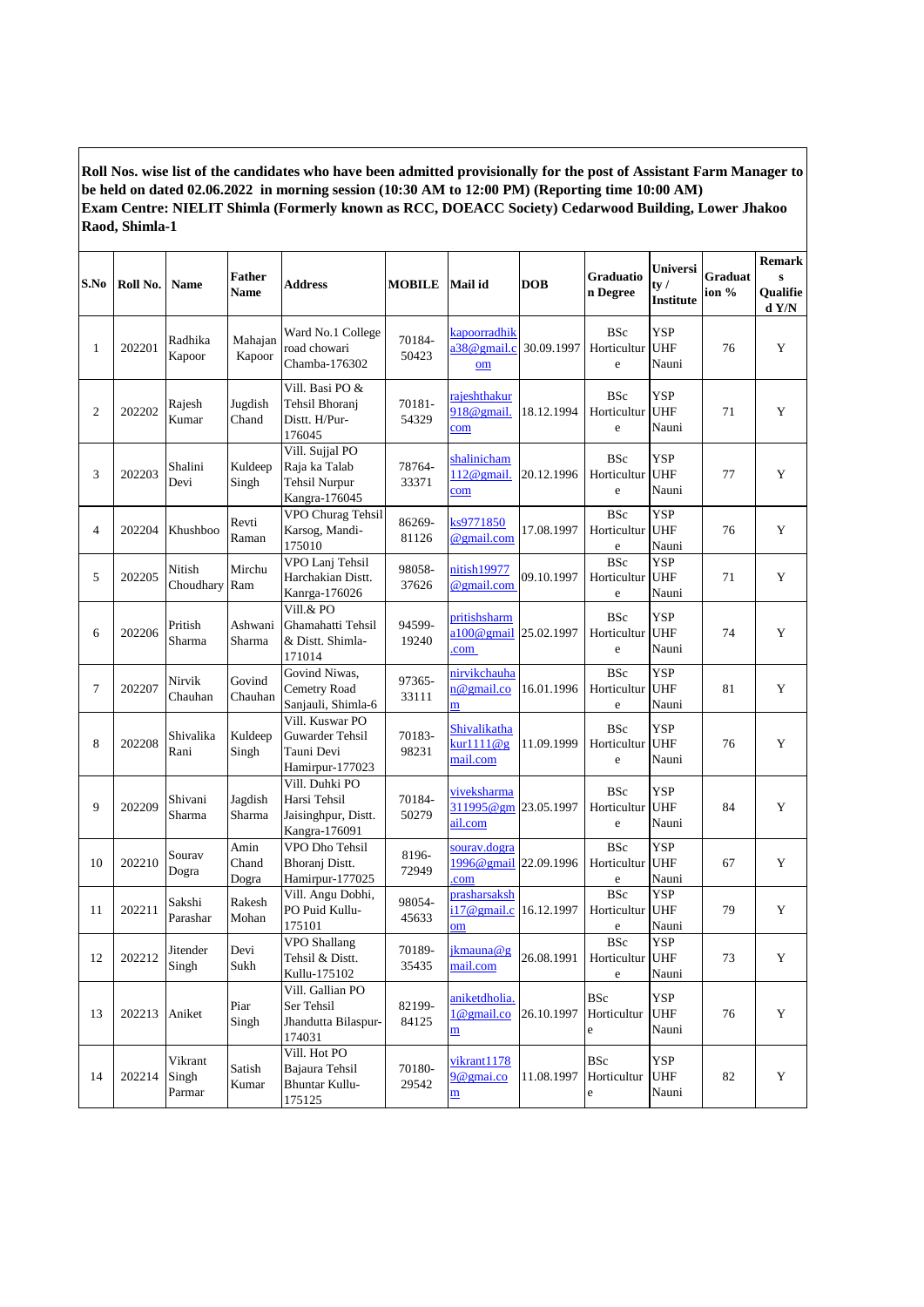| 15     | 202215 | Deepak<br>Sharma   | Prem Lal<br>Sharma          | Vill. Khunara PO<br>Chonowag Tehsil<br>Dhami Shimla-<br>171103                           | 80917-<br>25064 | deepaksharm<br>adpk71@gm<br>ail.com                       | 09.06.1996 | <b>BSc</b><br>Horticultur<br>e           | <b>YSP</b><br><b>UHF</b><br>Nauni | 67   | Y |
|--------|--------|--------------------|-----------------------------|------------------------------------------------------------------------------------------|-----------------|-----------------------------------------------------------|------------|------------------------------------------|-----------------------------------|------|---|
| 16     | 202216 | Neha<br>Bharti     | Ashok<br>Kumar              | Vill. Panjasra PO<br>Raja ka talab<br><b>Tehsil Fatehpur</b><br>Distt. Kangra-<br>176051 | 82192-<br>18067 | neha2b94@g<br>mail.com                                    | 12.12.1994 | <b>BSc</b><br>Horticultur<br>e           | <b>YSP</b><br><b>UHF</b><br>Nauni | 77.9 | Y |
| 17     | 202217 | Priyanka<br>Sharma | Arvind<br>Kumar             | VPO Teuri Ward<br>No. 2 Tehsil &<br>Distt. Una-174303                                    | 85447-<br>23655 | sharmapriya<br>nka1777@g<br>mail.com                      | 14.01.1996 | <b>BSc</b><br>Horticultur<br>e           | <b>YSP</b><br>UHF<br>Nauni        | 82.7 | Y |
| 18     | 202218 | Anchal<br>Jasta    | Albel<br>Jasta              | Vill Chail PO<br>Habban Tehsil<br>Rajgarh Distt.<br>Sirmour-173212                       | 82196-<br>96348 | aanchaljasta<br>$556@$ gmail.<br>$\underline{\text{com}}$ | 26.03.1995 | <b>BSc</b><br>Horticultur<br>e           | <b>YSP</b><br><b>UHF</b><br>Nauni | 73.3 | Y |
| 19     | 202219 | Prajjval<br>Sharma | Pradeep<br>Kumar            | H.No. 98/1 VPO<br>Nagwain Tehsil<br>Aur Distt. Mandi-<br>173230                          | 94590-<br>70174 | sharmaprajjv<br>al@gmail.co<br>m                          | 13.07.1998 | <b>BSc</b><br>Horticultur<br>e           | <b>YSP</b><br><b>UHF</b><br>Nauni | 84.2 | Y |
| 20     | 202220 | Shubham<br>Sharma  | Anil<br>Sharma              | VPO Naleti Tehsil<br>Dehra Distt.<br>Kangra-177104                                       | 89882-<br>21849 | sh9746262<br>@gmail.com                                   | 19.02.1998 | <b>BSc</b><br>Horticultur<br>e           | <b>YSP</b><br><b>UHF</b><br>Nauni | 89   | Y |
| 21     | 202221 | Monika<br>Thakur   | Joginder<br>Singh<br>thakur | H.NO 190Ward No<br>10 Upper Dhalpur<br>Kullu-175101                                      | 70185-<br>84370 | monikads27<br>$43@$ gmail.c<br>om                         | 09.07.1997 | <b>BSc</b><br>Horticultur<br>e           | <b>YSP</b><br><b>UHF</b><br>Nauni | 81   | Y |
| 22     | 202222 | Divya<br>Thakur    | Roshan<br>Lal<br>thakur     | Vill Farsh PO<br>Nagwain Tehsil<br>Aut Distt. Mand-<br>175121                            | 70183-<br>50415 | divyathakur3<br>93@gmail.c<br>$_{\rm om}$                 | 06.06.1996 | <b>BSc</b><br>Horticultur<br>e           | <b>YSP</b><br><b>UHF</b><br>Nauni | 82.3 | Y |
| 23     | 202223 | Gulshan<br>Kumar   | Desh Raj                    | Vill. Mamjyar PO<br>Cholangarh Tehsil<br>Dharampur Distt.<br>Mandi-176090                | 85807-<br>43814 | gulshan.46k<br>umar@gmail<br>com                          | 10.10.1998 | <b>BSc</b><br>Horticultur<br>e           | <b>YSP</b><br><b>UHF</b><br>Nauni | 81.9 | Y |
| 24     | 202224 | Satpal<br>Singh    | Jaswant<br>Singh            | VPO Ladrour<br>Tehsil Bhoranj<br>Distt. Hamirpur-<br>176043                              | 82192-<br>11065 | satpal456sin<br>ghhgmail.co<br>m                          | 15.01.1998 | <b>BSc</b><br>Horticultur<br>e           | <b>YSP</b><br><b>UHF</b><br>Nauni | 64.3 | Y |
| 25     | 202225 | Sumit<br>Kumar     | Rajender<br>Kumar           | VPO Gindpur<br>Tehsil Amb Distt.<br>Una-177110                                           | 70185-<br>70364 | sumitprashar<br>$5@$ gmail.co<br>n                        | 04.10.1994 | <b>BSc</b><br>Horticultur<br>e           | <b>YSP</b><br><b>UHF</b><br>Nauni | 68.2 | Y |
| $26\,$ | 202226 | Archana<br>Sharma  | Lalit<br>Kumar<br>Sharma    | Tulsi cottage Lower<br>Totu Shimla-<br>171011                                            | 94186-<br>86490 | archisharma<br>127@gmail. 27.01.1996 Horticultur<br>com   |            | <b>BSc</b><br>e                          | <b>YSP</b><br><b>UHF</b><br>Nauni | 78.6 | Y |
| 27     | 202227 | Shivani<br>Thakur  | Chet<br>Ram<br>Thakur       | Ward No. 11<br><b>HPTDC Silver</b><br>Mon Kulu Shastri<br>Nagar Kullu-<br>175101         | 82788-<br>33483 | thakurshriya<br>98@gmail.c<br>om                          | 31.03.1998 | <b>BSc</b><br>Horticultur<br>e           | YSP<br>UHF<br>Nauni               | 83.6 | Y |
| 28     | 202228 | Mukesh<br>Kumar    | Mathra<br>Prasad            | Vill. Karan<br>Tehsil/PO<br>Sundernagar Mandi                                            | 98169-<br>95842 | thakurmukes<br>$h420@$ gmail<br>com                       | 19.12.1997 | <b>BSc</b><br>Horticultur<br>$\mathbf e$ | <b>YSP</b><br><b>UHF</b><br>Nauni | 68.7 | Y |
| 29     | 202229 | Poonam<br>Sandhu   | Kabul<br>Singh<br>Sandhu    | Vill. Kusirala PO<br>Paroian Kalan<br>Tehsil Bangana<br>Una-174321                       | 94185-<br>93312 | poonam1291<br>88@gmail.c<br>$_{\rm om}$                   | 29.07.1996 | <b>BSc</b><br>Horticultur<br>e           | <b>YSP</b><br><b>UHF</b><br>Nauni | 78.3 | Y |
| 30     | 202230 | Nikhil<br>Kaushal  | Vinod<br>Kaushal            | VPO Chowai<br>Tehsil Anni Distt.<br>Kullu172032                                          | 91298-<br>00500 | kaushal.nikh<br>il172@gmail 25.04.1997<br>com             |            | <b>BSc</b><br>Horticultur<br>e           | <b>YSP</b><br><b>UHF</b><br>Nauni | 78.3 | Y |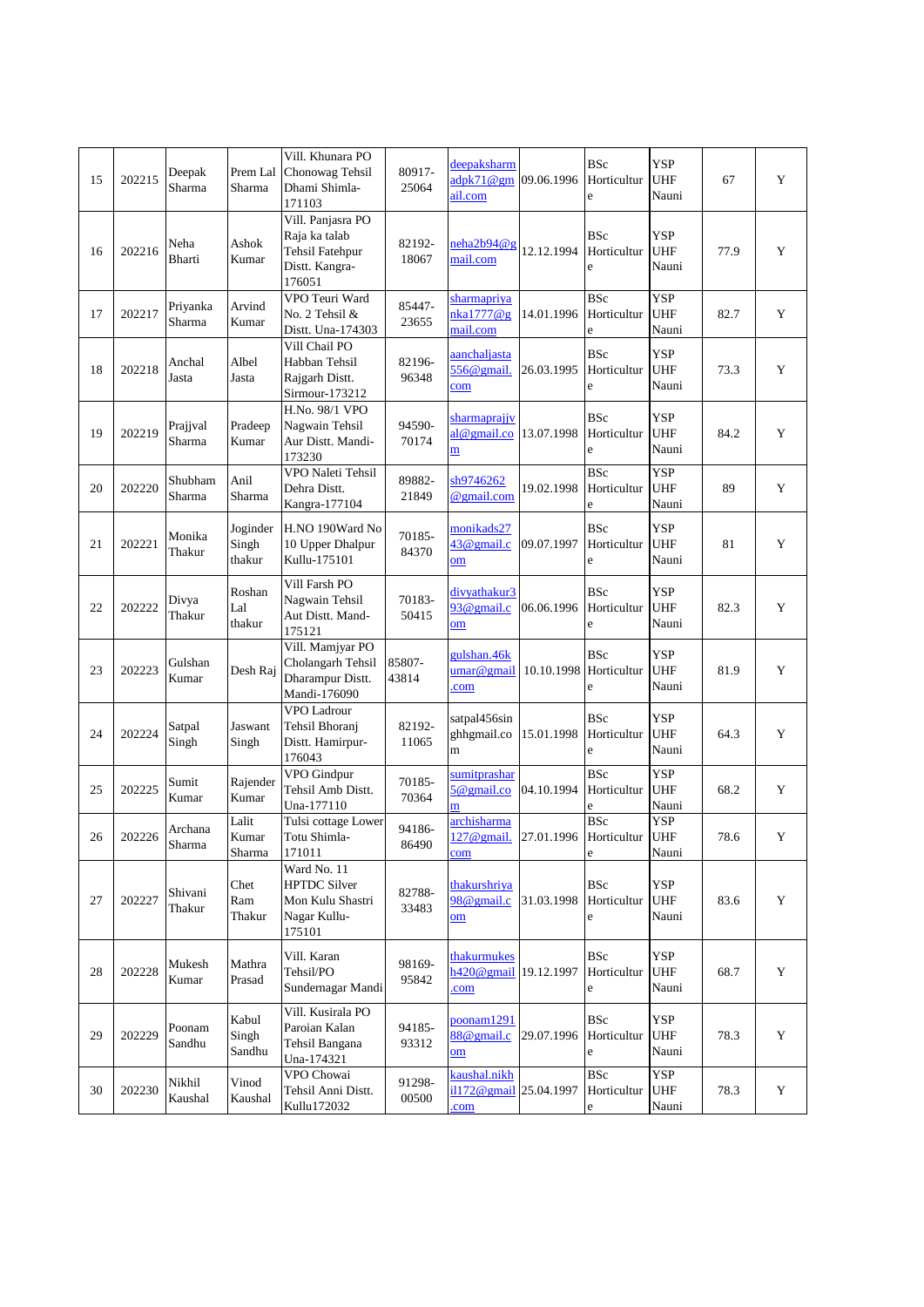| 31 | 202231 | Anjali<br>Kumari      | Ashok<br>Kumar           | Vill.Chagan PO<br>Chagan<br><b>TehsilNichar Distt.</b><br>Kinnaur-172104              | 94180-<br>68906 | anjalikhosha<br>$1995@$ gmail<br>com                   | 05.03.1995 | <b>BSc</b><br>Horticultur<br>e       | <b>YSP</b><br><b>UHF</b><br>Nauni | 68.7 | Y |
|----|--------|-----------------------|--------------------------|---------------------------------------------------------------------------------------|-----------------|--------------------------------------------------------|------------|--------------------------------------|-----------------------------------|------|---|
| 32 | 202232 | Reena<br>Sharma       | Nand Lal                 | Vill Hat PO<br>Bajaura Tehsil<br>Bhuntar, Kullu<br>175125                             | 70186-<br>96109 | ireenasharma<br>$63@$ gmail.c<br>$_{\rm om}$           | 12.02.1998 | <b>BSc</b><br>Horticultur<br>e       | <b>YSP</b><br><b>UHF</b><br>Nauni | 78.4 | Y |
| 33 | 202233 | Kanika<br>Kaushal     | Kishore<br>Chand         | Vill. Godam PO<br>Kangoo Tehsil<br>Nadaun Hamirpur-<br>177040                         | 97361-<br>19800 | kaushalkanik<br>a1999@gma<br>il.com                    | 17.08.1999 | <b>BSc</b><br>Horticultur<br>e       | <b>YSP</b><br><b>UHF</b><br>Nauni | 79.5 | Y |
| 34 | 202234 | Deepika<br>Singh      | Surinder<br>Singh        | Steta Niwas Phase-<br>3 Sector 5 BCS<br>New Shimla-9                                  | 82194-<br>59767 | deepisinghno<br>$v22@$ gmail.<br>com                   | 22.11.1987 | <b>BSc</b><br>Horticultur<br>e       | <b>YSP</b><br><b>UHF</b><br>Nauni | 69.2 | Y |
| 35 | 202235 | Sarveksh<br>Choudhary | Ashwani<br>Kumar         | Vill. Dhumal PO<br>Panjahra Nurpur<br>Distt. Kangra-<br>176051                        | 94189-<br>46587 | sarvekshc@g<br>mail.com                                | 21.04.2000 | <b>BSc</b><br>Horticultur<br>e       | YSP<br><b>UHF</b><br>Nauni        | 81.1 | Y |
| 36 | 202236 | Sahil<br>Thakur       | Paras<br>Ram             | VPO Dhrahal<br>Tehsil<br>Jogindernagar<br>Distt. Mandi-<br>175015                     | 70187-<br>15737 | sahilofficiali<br>ndian@gmai 24.01.1996<br>.com        |            | <b>BSc</b><br>Horticultur<br>e       | <b>YSP</b><br><b>UHF</b><br>Nauni | 65   | Y |
| 37 | 202237 | Paresh<br>Bhardwaj    | Suresh                   | Bhardwaj Bhawan<br>Bazar Tehsil & PO<br>Bhardwaj Theog Distt.<br>Shimla-171201        | 70184-<br>01197 | pareshbhard<br>waj93@gma<br>il.com                     | 01.01.1994 | <b>BSc</b><br>Horticultur<br>e       | <b>YSP</b><br><b>UHF</b><br>Nauni | 80.8 | Y |
| 38 | 202238 | Satakshi<br>Sharma    | Yogesh<br>Kumar          | VPO & Tehsil<br>Shanpur Distt.<br>Kangra 176206                                       | 98576-<br>81290 | shatkshi111<br>@mail.com                               | 15.07.1997 | <b>BSc</b><br>Horticultur<br>e       | <b>YSP</b><br><b>UHF</b><br>Nauni | 72.3 | Y |
| 39 | 202239 | Prashant<br>Sharma    | Khem<br>Raj              | VPO Barin Tehsil<br>Baldwara Distt.<br>Mandi-175033                                   | 94189-<br>46587 | prashantshar<br>ma.uhf93@g<br>mail.com                 | 07.08.1993 | <b>BSc</b><br>Horticultur<br>e       | <b>YSP</b><br><b>UHF</b><br>Nauni | 75.3 | Y |
| 40 | 202240 | Vijet<br>Rudingwa     | Prakasah<br>Rudingw<br>a | VPO Khakwal<br>Tehsil Mnali Distt.<br>Kullu-1750                                      | 70180-<br>23475 | vijetrudingw<br>a100@gmail 02.02.1995<br>com           |            | <b>BSc</b><br>Horticultur<br>e       | <b>YSP</b><br><b>UHF</b><br>Nauni | 69.9 | Y |
| 41 | 202241 | Shivani<br>Pathania   | Desh Raj                 | Vill. Dimmy Tehsil<br>Tauni Devi Distt.<br>Hamirpur-177025                            | 82197-<br>62632 | shivanipatha<br>$ni\omega 603@g$<br>mail.com           | 06.03.1997 | <b>BSc</b><br>Horticultur<br>e       | YSP<br><b>UHF</b><br>Nauni        | 78.8 | Y |
| 42 | 202242 | Vinod<br>Kumar        | Ghan<br>Shayam<br>Sharma | Vill. Maharan PO<br>Sapnot Tehsil<br>Karsog Mandi-<br>175010                          | 95414-<br>38376 | vinod164216<br>6@gmail.co<br>m                         | 19.08.1995 | <b>BSc</b><br>Horticultur<br>e       | <b>YSP</b><br><b>UHF</b><br>Nauni | 82.3 | Y |
| 43 | 202243 | Komal<br>Kumari       | Bhoop<br>Raj             | VPO Jhungi Tehsil<br>Nihri Mandi-<br>175031                                           | 85805-<br>03378 | komal2june9<br>$5@$ gmail.co<br>m                      | 11.06.1995 | <b>BSc</b><br>Horticultur<br>e       | <b>YSP</b><br><b>UHF</b><br>Nauni | 77.3 | Y |
| 44 | 202244 | Kritika               | Kamaljee<br>t Singh      | VPO Lakarda<br>Tehsil Barsor Distt.<br>Hamirpur-174304                                | 82199-<br>16955 | kritikabanyal<br>$26@$ gmail.c<br>$_{\rm om}$          | 26.04.1997 | <b>BSc</b><br>Horticultur<br>e       | <b>YSP</b><br><b>UHF</b><br>Nauni | 72.1 | Y |
| 45 | 202245 | Nishant<br>Thakur     | Narinder<br>Singh        | Near Pipe Factory<br>VPO Garh Sukkar<br>Tehsil<br>Dharamshala Distt.<br>Kangra-176057 | 98160-<br>90752 | nishantthr77<br>@gmail.com                             | 09.06.1998 | <b>BSc</b><br>Horticultur<br>e       | YSP<br><b>UHF</b><br>Nauni        | 77.5 | Y |
| 46 | 202246 | Disha<br>Kumari       | Suresh<br>Kumar          | Vill. Panahar PO<br>Baffrin Tehsil &<br>Distt. Hamirpur-<br>177029                    | 78764-<br>36719 | dkkaushal67<br>$31@$ gmail.c<br>$\overline{\text{om}}$ | 12.03.1998 | <b>BSc</b><br>Horticultur<br>$\rm e$ | YSP<br>UHF<br>Nauni               | 68.3 | Y |